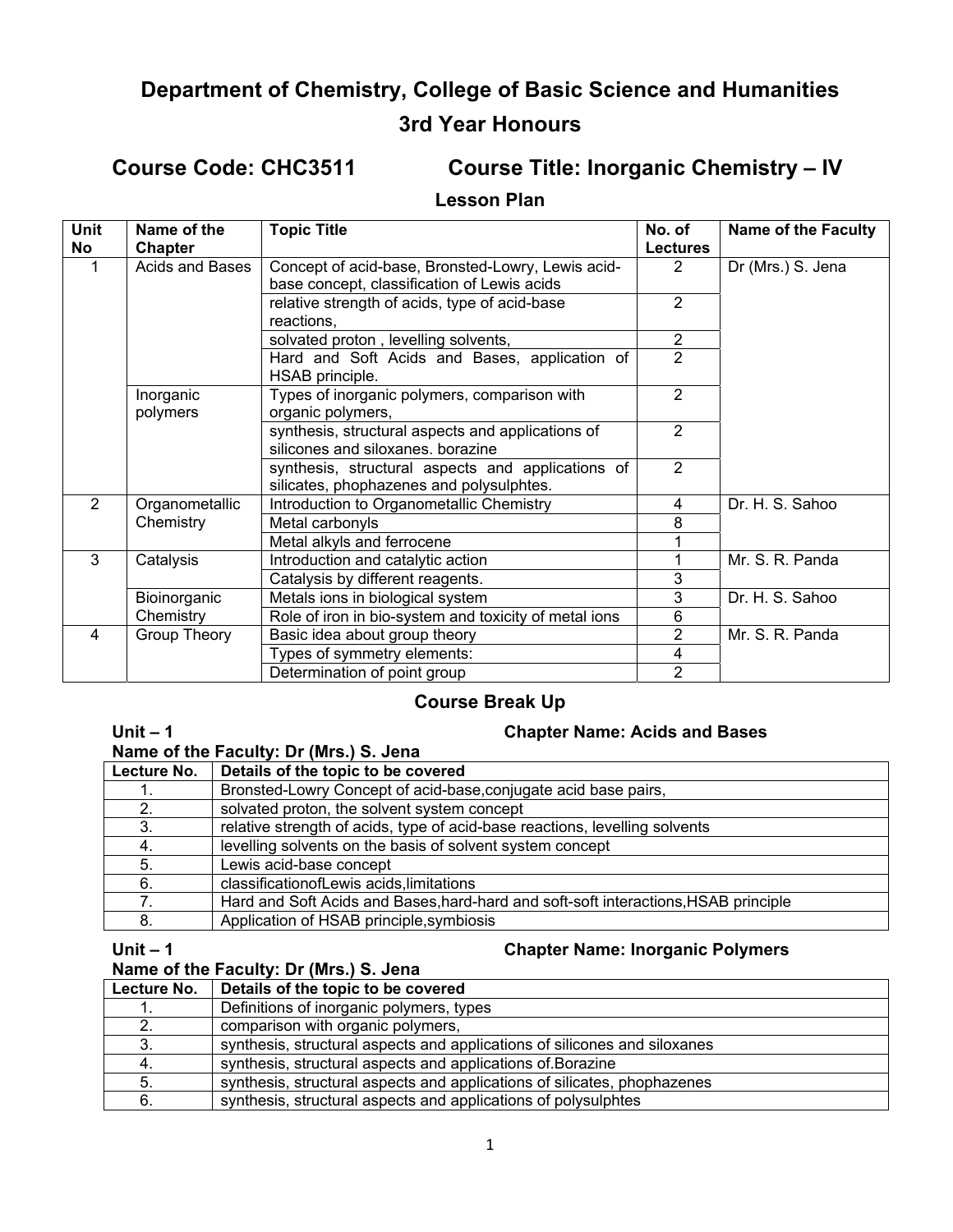## **Unit – 2 Chapter Name: Organometallic Chemistry**

# **Name of the Faculty: Dr. H. S. Sahoo**

| Lecture No. | Details of the topic to be covered                                                      |
|-------------|-----------------------------------------------------------------------------------------|
|             | Definition and classification of organometallic compounds on the basis of bond type     |
| 2.          | concept of hapticity of organic ligands and number of electrons donated                 |
| 3.          | 18 electron rule and EAN                                                                |
| 4.          | 18 electron rule and electron count of coordination compound and metal carbonyls        |
| 5.          | Electron count of mononuclear, polynuclear and substituted metal carbonyls of 3d series |
| 6.          | General methods of preparation of mono and dinuclear carbonyls of 3d series             |
|             | General methods of preparation of mono and dinuclear carbonyls of 3d series             |
| 8.          | Structures of mononuclear and binuclear carbonyls of Cr and Mn, using VBT               |
| 9.          | Structures of mononuclear and binuclear carbonyls of Fe and Co using VBT                |
| 10.         | Structures of carbonyls of Ni using VBT                                                 |
| 11.         | Bonding in of CO molecule: VBT and MOT                                                  |
| 12.         | Pi-acceptor behaviour of CO (in light of MO of CO), back bonding of metal-CO            |
| 13.         | Elementary idea of metal alkyls and ferrocene                                           |

### **Unit – 3 Chapter Name: Catalysis**

## **Name of the Faculty: Mr. S. R. Panda**

| Lecture No. | Details of the topic to be covered                                                            |  |
|-------------|-----------------------------------------------------------------------------------------------|--|
|             | Brief idea on catalyst and catalytic action, organometallic compound s as different catalysis |  |
|             | reaction                                                                                      |  |
|             | Hydrogenation reaction of alkenes using Wilkinsons catalyst preparation of catalyst and       |  |
|             | stereochemistry of reaction                                                                   |  |
|             | hydroformyltion reaction and its mechanism                                                    |  |
|             | Wacker process and Fischer Tropschreactionand its mechanism for hydroformylation              |  |
|             |                                                                                               |  |

# **Name of the Faculty: Dr. H. S. Sahoo**

**Chapter Name: Bioinorganic Chemistry** 

| Name of the Faculty: Dr. H. S. Sanoo |                                                                                 |  |
|--------------------------------------|---------------------------------------------------------------------------------|--|
| Lecture No.                          | Details of the topic to be covered                                              |  |
|                                      | Details of the topic to be covered                                              |  |
| 2.                                   | Introduction to bioinorganic chemistry, metal ions present in biological system |  |
| 3.                                   | Sodium and potassium pump, carbonic anhydrase and carboxypeptidase              |  |
| 4.                                   | Iron and its application in bio-systems                                         |  |
| 5.                                   | Haemoglobin                                                                     |  |
| 6.                                   | Haemoglobin: storage and transfer of iron                                       |  |
|                                      | Excess and deficiency of some trace metals                                      |  |
| 8.                                   | Toxicity of Hg and Pbmetal ions                                                 |  |
| 9.                                   | Toxicity of Cd and As metal ions                                                |  |

### **Unit – 4 Chapter Name: Group Theory**

| $5.111 - 7$                          | Chapter Name. Group Theory                                 |
|--------------------------------------|------------------------------------------------------------|
| Name of the Faculty: Mr. S. R. Panda |                                                            |
| Lecture No.                          | Details of the topic to be covered                         |
|                                      | Introduction & Basic idea about group theory               |
| 2.                                   | Concept of symmetry, Symmetry operation, symmetry elements |
| 3.                                   | inversion center (i), Identity element (E) examples        |
| -4.                                  | Axis of symmetry and its types, its examples               |
| 5.                                   | Plane of symmetry and its types, its examples              |
| 6.                                   | Improper axis of symmetry, its examples                    |
|                                      | Flow chart for point group determination                   |
| 8.                                   | Determination of point group for simple molecules          |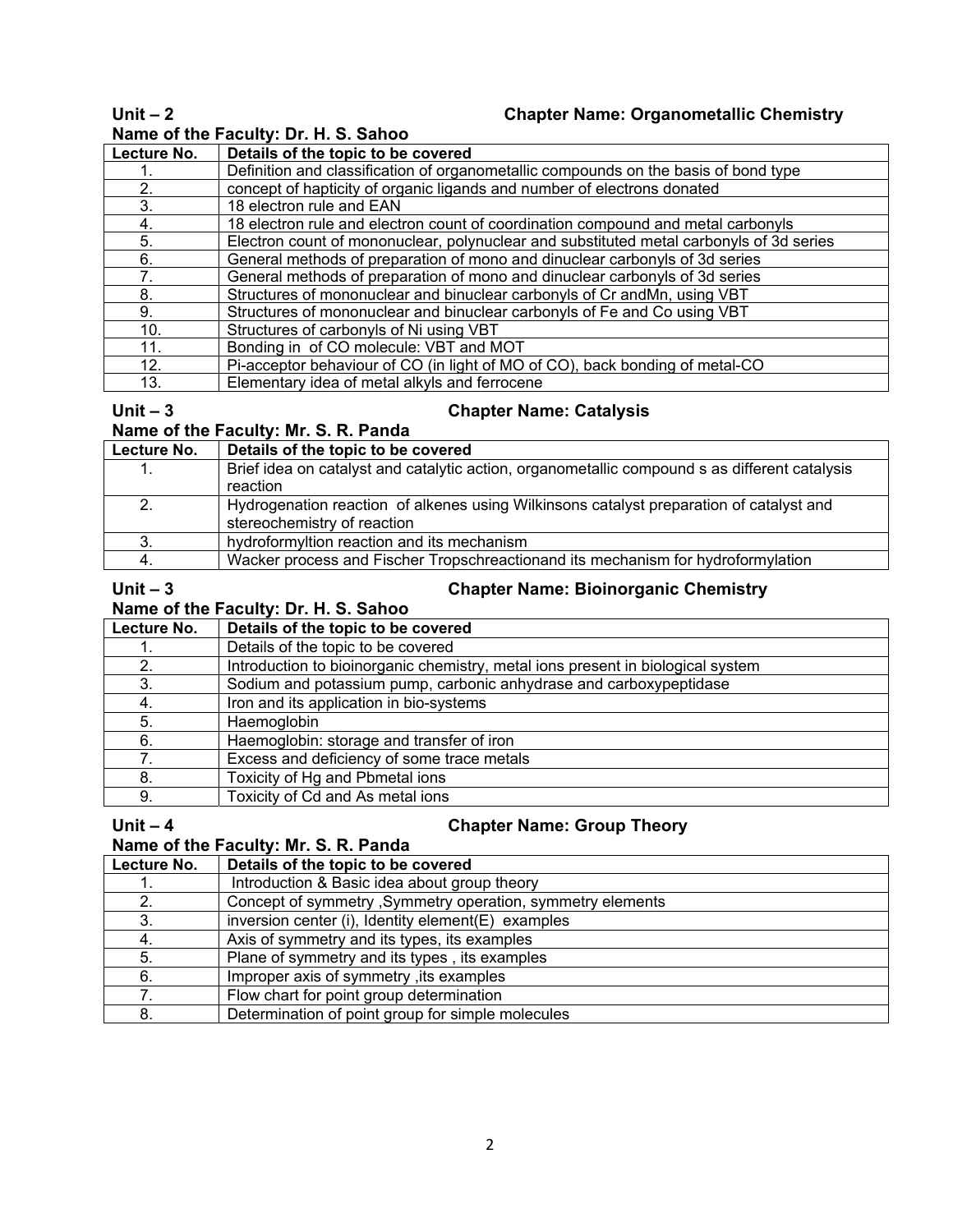# **Course Code: CHC3512 Course Title: Organic Chemistry – IV**

# **Lesson Plan**

| <b>Unit No</b> | Name of the<br>Chapter                                               | <b>Topic Title</b>                                                                                                                                                                                                                                              | No. of<br><b>Lectures</b> | <b>Name of the Faculty</b> |
|----------------|----------------------------------------------------------------------|-----------------------------------------------------------------------------------------------------------------------------------------------------------------------------------------------------------------------------------------------------------------|---------------------------|----------------------------|
| $\mathbf{1}$   | Nucleic Acids                                                        | Components of nucleic acids, Nucleosides<br>and nucleotides; Structure, synthesis and<br>reactions of: Adenine, Guanine, Cytosine,<br>Uracil and Thymine;                                                                                                       | 4                         | Dr. B. P. Acharya          |
|                | Amino Acids,<br>Peptides and Protein                                 | Amino acids, Peptides and their<br>classification. α-Amino Acids - Synthesis,<br>ionic properties and reactions. Zwitterions,<br>pKa values, isoelectric point.                                                                                                 | $\overline{4}$            |                            |
|                | Lipids                                                               | Lipids                                                                                                                                                                                                                                                          | $\sqrt{3}$                |                            |
|                | Pharmaceutical<br>Compounds:<br>Structure and<br>Importance          | Classification,<br>structure,<br>synthesis<br>and<br>of<br>therapeutic<br>antipyretics:<br>uses<br>Paracetamol;<br>Analgesics:<br>Ibuprofen;<br>Antimalarials: Chloroquine. An elementary<br>treatment of Antibiotics and detailed study of<br>chloramphenicol. | 4                         |                            |
| $\overline{2}$ | <b>Pericyclic Reactions</b>                                          | Symmetry control in Pericyclic reaction and,<br>classification. Mechanistic methods of<br>analysis.                                                                                                                                                             | $\overline{2}$            | Dr. H. Nayak               |
|                |                                                                      | Different types of reactions both by<br>correlation diagram and FMO methods and<br>derivation of selection rules in 4n,4n+2 and<br>allyl systems.                                                                                                               | 5                         |                            |
|                |                                                                      | Different types of cycloaddition reaction in<br>detail.                                                                                                                                                                                                         | 5                         |                            |
|                | Photochemistry                                                       | General principles of Photochemistry                                                                                                                                                                                                                            | $\overline{2}$            |                            |
|                |                                                                      | Photochemistry of carbonyl systems                                                                                                                                                                                                                              | $\overline{3}$            |                            |
|                |                                                                      | Photochemistry of Olefins                                                                                                                                                                                                                                       | $\overline{3}$            |                            |
| 3              | <b>Name Reactions</b>                                                | <b>Name Reactions</b>                                                                                                                                                                                                                                           | $\overline{10}$           | Dr. P. K. Jena             |
|                | <b>Synthetic Reagents</b>                                            | Introduction                                                                                                                                                                                                                                                    | 1                         |                            |
|                |                                                                      | Synthesis and uses some synthetic reagents                                                                                                                                                                                                                      | 4                         |                            |
| 4              | Protection and<br>deprotection<br>techniques in organic<br>synthesis | Protection and deprotection techniques in<br>organic synthesis                                                                                                                                                                                                  | $\overline{3}$            |                            |
|                | Oxidation and                                                        | Oxidation                                                                                                                                                                                                                                                       | 5                         |                            |
|                | <b>Reduction methods</b>                                             | Reduction                                                                                                                                                                                                                                                       | 4                         |                            |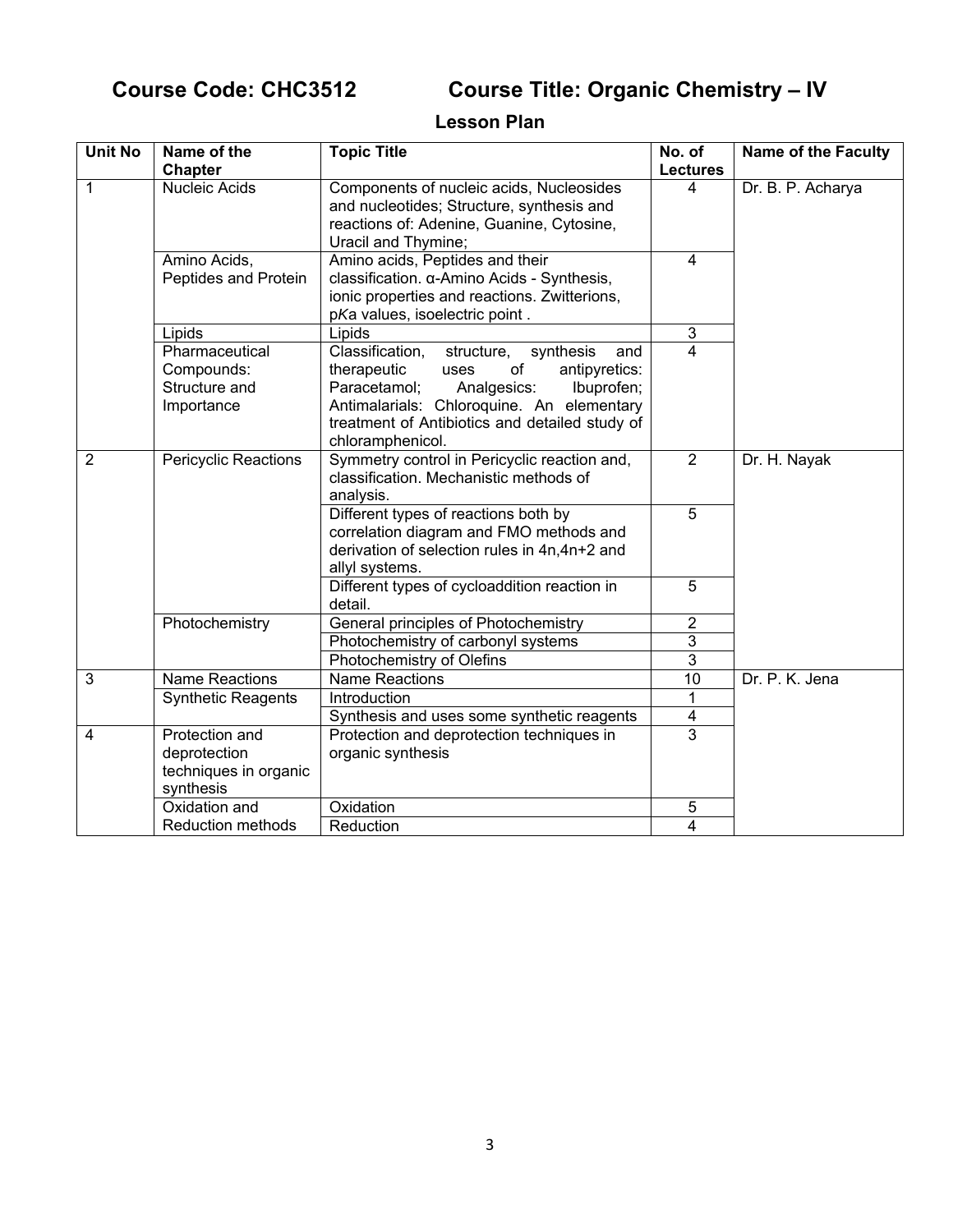# **Course Break Up Unit – 1 Chapter Name: Nucleic Acids**

| Name of the Faculty: Dr. B. P. Acharya |                                                                    |
|----------------------------------------|--------------------------------------------------------------------|
| Lecture No.                            | Details of the topic to be covered                                 |
|                                        | Introduction to nucleic acid. Nucleosides and nucleotides          |
|                                        | Structure, synthesis and reactions of: Adenine, Guanine            |
|                                        | Structure, synthesis and reactions of Cytosine, Uracil             |
|                                        | Structure, synthesis and reactions of Thymine. Question and Answer |

#### **Unit – 1 Chapter Name: Amino Acids, Peptides and Protein**

# **Name of the Faculty: Dr. B. P. Acharya**

| Lecture No. | Details of the topic to be covered                                              |
|-------------|---------------------------------------------------------------------------------|
|             | Introduction to Amino acids, Peptides and their classification                  |
| <u>.</u>    | Synthesis of α-Amino Acids (1 <sup>st</sup> and 2 <sup>nd</sup> Method)         |
| J.          | Synthesis of $\alpha$ -Amino Acids (3 <sup>rd</sup> and 4 <sup>th</sup> Method) |
|             | ionic properties and reactions. Zwitterions, pKa values, isoelectric point.     |

# **Unit – 1 Chapter Name: Lipids**

**Name of the Faculty: Dr. B. P. Acharya** 

| Lecture No. | Details of the topic to be covered                                                                         |
|-------------|------------------------------------------------------------------------------------------------------------|
|             | Introduction to oils and fats; common fatty acids present in oils and fats, Hydrogenation of fats and oils |
|             | Saponification value, acid value                                                                           |
|             | iodine number                                                                                              |

#### **Unit – 1 Chapter Name: Pharmaceutical Compounds: Structure and Importance Name of the Faculty: Dr. B. P. Acharya**

| Lecture No. | Details of the topic to be covered                                                     |
|-------------|----------------------------------------------------------------------------------------|
|             | Classification, structure, synthesis and therapeutic uses of antipyretics: Paracetamol |
|             | Classification, structure, synthesis and therapeutic uses of Analgesics: Ibuprofen     |
| ა.          | Classification, structure, synthesis and therapeutic uses of Antimalerial: Chloroquine |
|             | An elementary treatment of antibiotics and detail study of chloramphenicol             |

# **Unit – 2 Chapter Name: Pericyclic Reactions**

# **Name of the Faculty: Dr. H. Nayak**

| Lecture No.     | Details of the topic to be covered                                                             |  |
|-----------------|------------------------------------------------------------------------------------------------|--|
|                 | Classification of pericylic reactions                                                          |  |
| 2.              | Coservation of molecular orbital symmetry                                                      |  |
| 3.              | Electrocyclicreactions:Conrotatory and disrotarory reactions. 4n, system by Woodward- Hoffmann |  |
|                 | correlation diagram.                                                                           |  |
| 4.              | Electrocyclicreactions: Conrotatory and disrotarory reactions. 4n+2 and allyl system           |  |
| 5.              | Electrocyclicreactions:Conrotatory and disrotarory reactions. 4n, 4n+2 and allyl system by FMO |  |
|                 | treatment                                                                                      |  |
| 6.              | Cycloadditions – antaraficial and suprafacialaddition. 4n, 4n+2 system by correlation diagram  |  |
|                 | Cycloadditions - antaraficial and suprafacialaddition. 4n, 4n+2 system by FMO treatment        |  |
| 8.              | Cycloreversion and retro cycloaddition, Diel's -Alder reaction with reference to               |  |
|                 | mechanism, stereochemistry, endo-exo selectivity                                               |  |
| 9.              | Diel's -Alder reaction with reference to orientation effects                                   |  |
| 10 <sub>1</sub> | 2+2 ]addition of ketenes.                                                                      |  |
| 11.             | cheleotropic reactions                                                                         |  |
| 12.             | 1,3 dipolar cycloaddition                                                                      |  |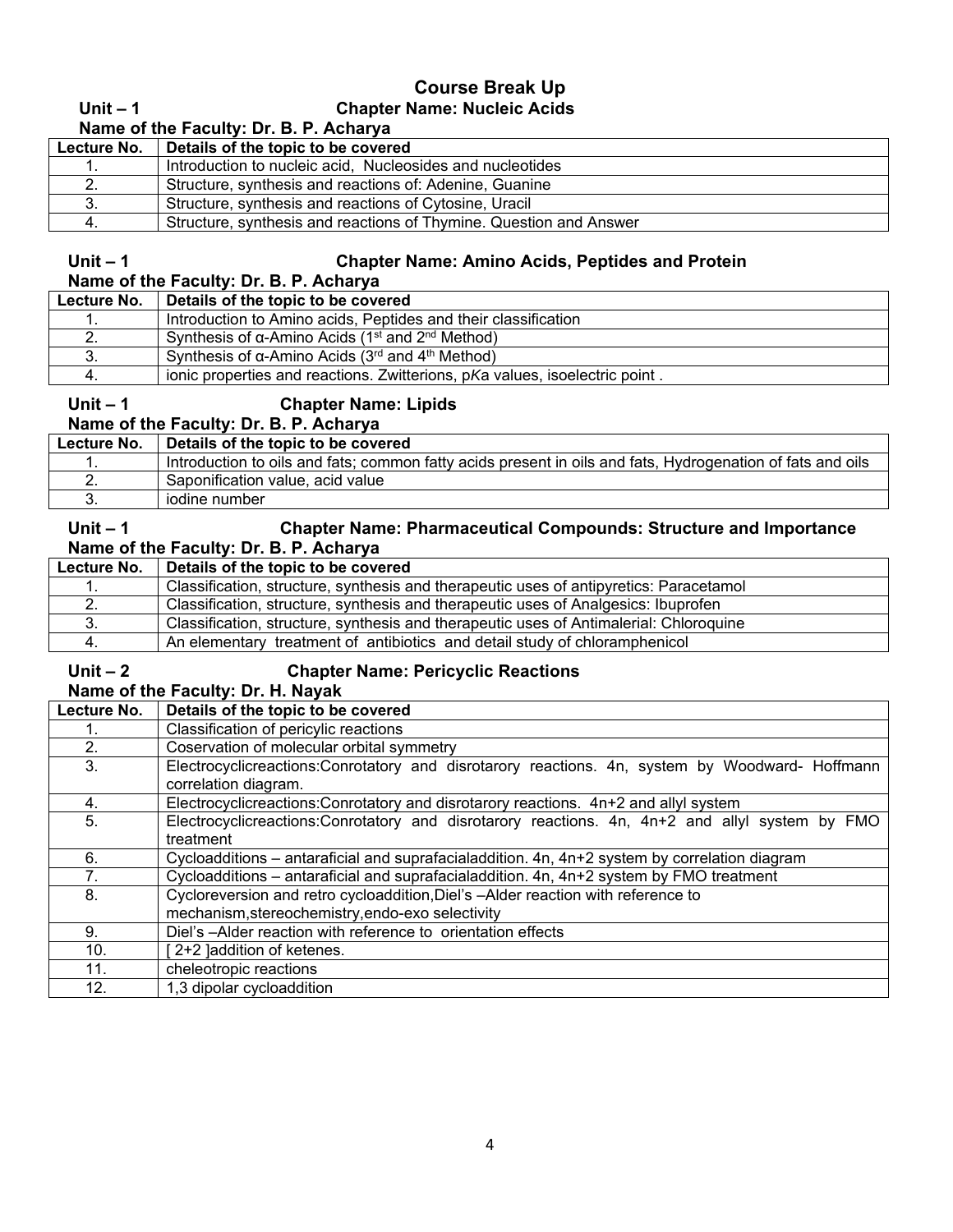#### **Unit – 2 Chapter Name: Photochemistry Name of the Faculty: Dr. H. Nayak**

| $r$ and $r$ and $r$ and $r$ and $r$ . The respect of $r$ |                                                                          |
|----------------------------------------------------------|--------------------------------------------------------------------------|
| Lecture No.                                              | Details of the topic to be covered                                       |
|                                                          | Principles of organic photochemistry                                     |
|                                                          | Principles of organic photochemistry                                     |
| 3.                                                       | Photochemical reactions of carbonyl compounds (Norrish type-I reaction)  |
|                                                          | Photochemical reactions of carbonyl compounds (Norrish type-II reaction) |
| 5.                                                       | Paterno-buchi reaction                                                   |
| 6.                                                       | Oleifins(di л-methane rearrangement,)                                    |
|                                                          | <b>Photo Dimerisation</b>                                                |
| 8.                                                       | Photoisomerisation: Rotation about C-C and C=C bonds.                    |

### **Unit – 3 Chapter Name: Name Reactions**

| Name of the Faculty: Dr. P. K. Jena |                                    |  |
|-------------------------------------|------------------------------------|--|
| Lecture No.                         | Details of the topic to be covered |  |
|                                     | Michael condensation               |  |
|                                     | Reformatsky reaction               |  |
|                                     | Donziding regramanment             |  |

|     | NUMBER 10401011               |
|-----|-------------------------------|
|     | Benzidine rearrangement       |
|     | Wagner-Meerwien rearrangement |
|     | Houben-Hoesch reaction        |
|     | Vilsmeier-Haack reaction      |
|     | Lossen rearrangement          |
|     | Sharplessepoxidation          |
|     | Demjanov rearrangement        |
| 10. | Favorskii rearrangement       |

#### **Unit – 3 Chapter Name: Synthetic Reagents**

| Name of the Faculty: Dr. P. K. Jena |                                                                                      |  |
|-------------------------------------|--------------------------------------------------------------------------------------|--|
| Lecture No.                         | Details of the topic to be covered                                                   |  |
|                                     | Brief idea on synthetic reagents. Synthesis and application of Aluminium t-butoxides |  |
|                                     | Synthesis and application of DCC, OsO <sub>4</sub> ,                                 |  |
| 3.                                  | Synthesis and application of HIO <sub>4</sub> , selenium dioxide                     |  |
|                                     | Synthesis and application of PCC, diborane                                           |  |
|                                     | diazomethane                                                                         |  |

#### **Unit – 4 Chapter Name: Protection and deprotection techniques in organic synthesis**

#### **Name of the Faculty: Dr. P. K. Jena**<br>Lecture No. | Details of the topic to be **Details of the topic to be covered** 1. Protection and deprotection of carbonyl groups 2. Protection and deprotection of Amino groups 3. Protection and deprotection of double bonds

# Unit – 4<br> **Chapter Name: Oxidation and Reduction methods**<br>
Name of the Eaculty: Dr. B. K. Jane

|                                     | <u>Unaptui Namu. Ukidatibn and Kudautibn muthodo</u> |
|-------------------------------------|------------------------------------------------------|
| Name of the Faculty: Dr. P. K. Jena |                                                      |
| Lecture No.                         | Details of the topic to be covered                   |
|                                     | Oxidations with Chromium(VI), Manganese(VII)         |
| 2.                                  | Oxidation with Peroxides and peracids                |
| 3.                                  | Oxidation with ozone, DMSO                           |
| 4.                                  | Oxidation with NBS                                   |
| 5.                                  | Oxidation with DDQ                                   |
| 6.                                  | Reductions: Catalytic hydrogenation, ,.              |
|                                     | hydrides transfer reaction                           |
| 8.                                  | hydrides transfer reaction                           |
| 9.                                  | Dissolving metal reduction                           |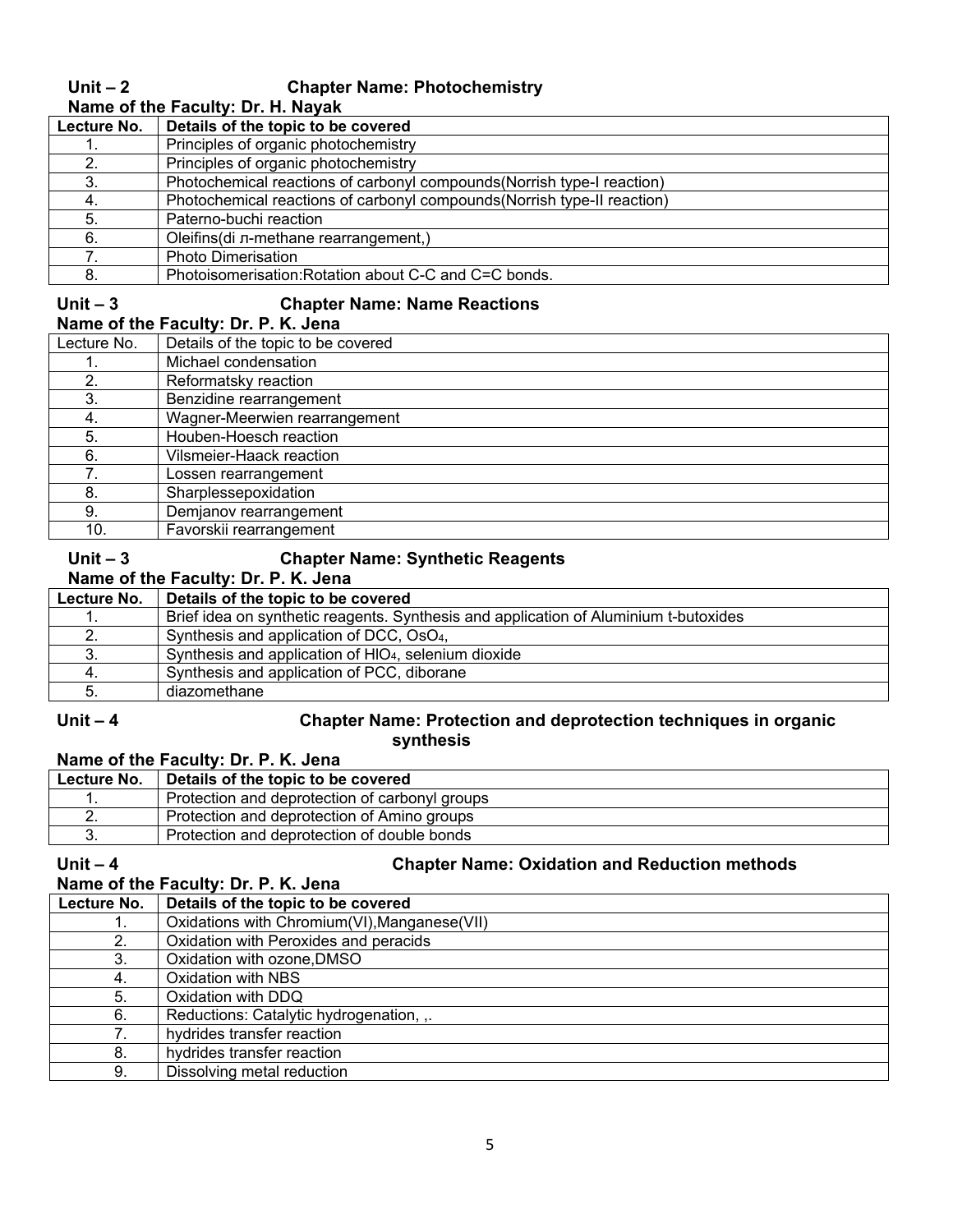# **Course Code: CHD(T)3501 Course Title: Polymer Chemistry**

# **Lesson Plan**

| <b>Unit</b><br>No | Name of the<br><b>Chapter</b>                         | <b>Topic Title</b>                                                      | No. of<br><b>Lectures</b> | Name of the<br><b>Faculty</b> |
|-------------------|-------------------------------------------------------|-------------------------------------------------------------------------|---------------------------|-------------------------------|
|                   | Introduction and<br>history of polymeric<br>materials | Classification and nomenclature                                         |                           | Dr. P. K. Jena                |
|                   |                                                       | Bonding and texures in polymer                                          | 4                         |                               |
|                   | Functionality and its<br>importance                   | Polymerization formation and processes and<br>its relationship          | 4                         |                               |
|                   |                                                       | Various systems                                                         | $\overline{2}$            |                               |
| $\overline{2}$    | Kinetics of<br>Polymerization                         | General Introduction                                                    |                           | Dr. (Mrs) N. Swain            |
|                   |                                                       | Mechanism and kinetics of polymerization                                | 6                         |                               |
|                   |                                                       | Polymerization techniques                                               |                           |                               |
|                   | Crystallization and<br>crystallinity                  | General Introduction                                                    |                           |                               |
|                   |                                                       | Crystalline melting point and crystallinity.                            | 2                         |                               |
|                   |                                                       | Morphology of crystalline polymers                                      |                           |                               |
| 3                 | Nature and structure                                  | Structure property relationship                                         | 8                         | Dr. H. Nayak                  |
|                   | of polymers                                           | Glass transition temperature                                            | 4                         |                               |
| 4                 | Properties of<br>Polymers                             | Introduction                                                            | 1                         | Dr. B. P. Acharya             |
|                   |                                                       | preparation, structure, properties and<br>application of some polkymers | 10                        |                               |

## **Course Break Up**

# **Unit – 1 Chapter Name: Introduction and history of polymeric materials Name of the Faculty: Dr. P. K. Jena**

| Lecture No. | Details of the topic to be covered                  |
|-------------|-----------------------------------------------------|
|             | Introduction to Polymer, Classification of Polymers |
|             | Nomenclature of Polymers                            |
|             | Molecular forces in polymers                        |
|             | Chemical bonding in polymers                        |
|             | <b>Texture of Polymers</b>                          |
|             | Texture of Polymers contd.                          |

### **Unit – 1 Chapter Name: Functionality and its importance**

**Name of the Faculty: Dr. P. K. Jena** 

| Lecture No. | Details of the topic to be covered                                |
|-------------|-------------------------------------------------------------------|
|             | Criteria for synthetic polymer formation                          |
|             | Classification of polymerization processes,                       |
| 3           | Relationaships between functionality andextent of reaction        |
| 4           | Relationaships between functionality and degree of polymerization |
| 5           | <b>Bi-functional systems</b>                                      |
| 6           | Poly-functional systems                                           |
| Unit $-2$   | <b>Chapter Name: Kinetics of Polymerization</b>                   |
|             | Name of the Faculty: Dr. (Mrs) N. Swain                           |
| Lecture No. | Details of the topic to be covered                                |
|             | General introduction to polymerization                            |
| 2.          | Mechanism and kinetics of step growth polymerization.             |
| 3.          | Mechanism and kinetics of radical chain growth polymerization.    |
| 4.          | Mechanism and kinetics of ionic chain (cationic) polymerization.  |
| 5.          | Mechanism and kinetics of ionic chain (anionic) polymerization.   |
| 6.          | Mechanism and kinetics of coordination polymerizations,           |
| 7.          | Mechanism and kinetics of copolymerization.                       |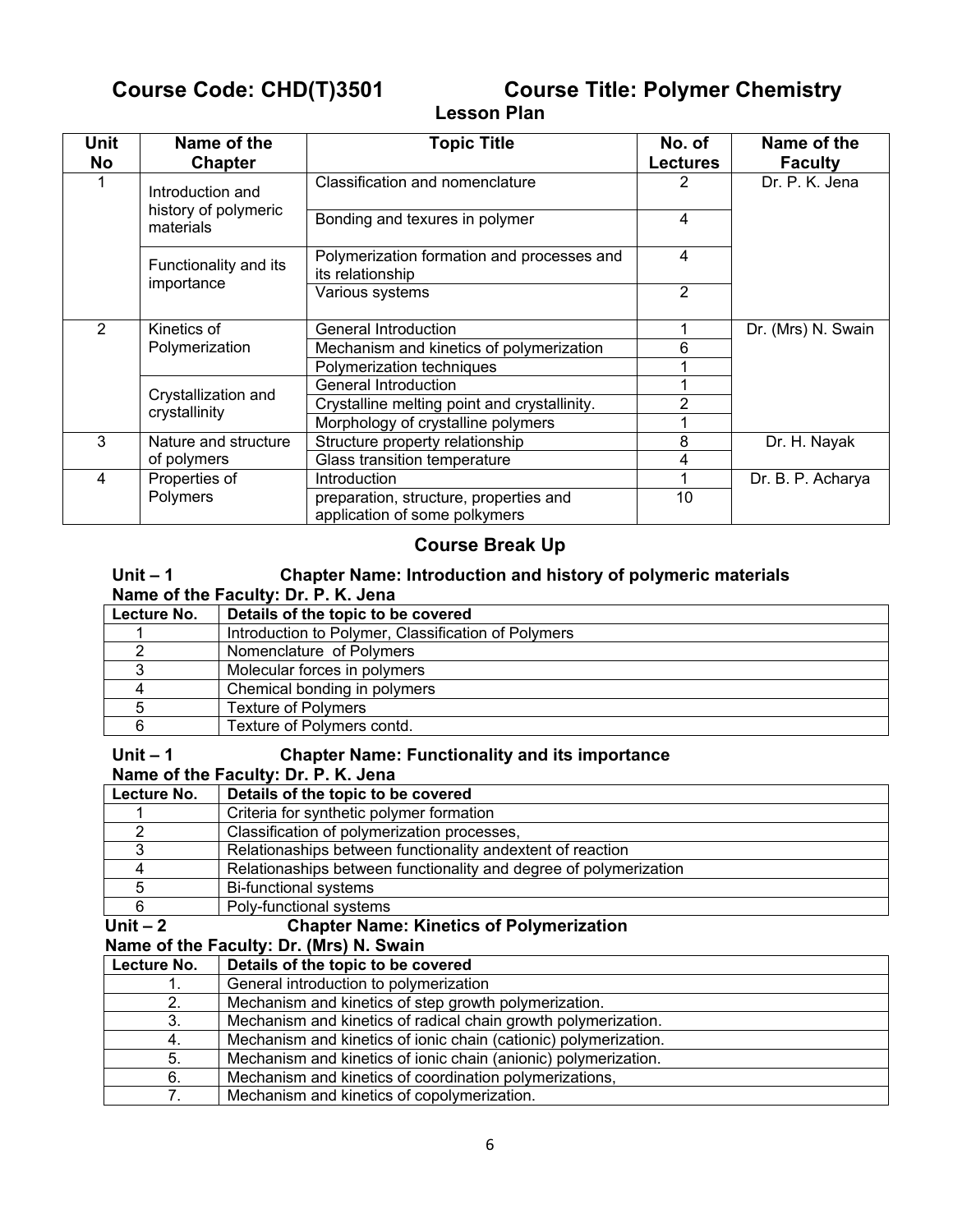8. Polymerization techniques.

#### **Unit – 2 Chapter Name: Crystallization and Crystallinity Name of the Faculty: Dr. (Mrs) N. Swain**

| Lecture No. | Details of the topic to be covered                                      |
|-------------|-------------------------------------------------------------------------|
|             | General introduction                                                    |
|             | Determination of crystalline melting point and degree of crystallinity. |
|             | Factors affecting crystalline melting point                             |
|             | Morphology of crystalline polymers                                      |

#### **Unit – 3 Chapter Name: Nature and structure of polymers**

#### **Name of the Faculty: Dr. H. Nayak**

| Lecture No. | Details of the topic to be covered                                                       |
|-------------|------------------------------------------------------------------------------------------|
|             | Polymer structures: Introduction                                                         |
| 2.          | Determination of molecular weight of polymers $(M_{n, M_{m, c}})$ by end group analysis. |
| 3.          | Determination of molecular weight of polymers viscometry                                 |
| 4.          | Determination of molecular weight of polymers osmotic pressure methods                   |
| 5.          | Determination of molecular weight of polymers by light scattering                        |
| 6.          | Molecular weight distribution and its significance;                                      |
| 7.          | Polydispersity index                                                                     |
| 8.          | Glass transition temperature (Tg).                                                       |
| 9.          | determination of Tg                                                                      |
| 10.         | Free volume theory                                                                       |
| 11.         | WLF equation                                                                             |
| 12.         | Factors affecting glass transition temperature(Tg).                                      |

### **Unit – 4 Chapter Name: Properties of Polymers**

#### **Name of the Faculty: Dr. B. P. Acharya**

| Lecture No. | Details of the topic to be covered                                                                                        |
|-------------|---------------------------------------------------------------------------------------------------------------------------|
|             | Brief introduction to preparation, structure, properties and application of the following                                 |
|             | polymers: polyolefins, polystyrene                                                                                        |
| 2.          | preparation, structure, properties and application of the styrene copolymers, poly vinyl chloride<br>and related polymers |
| 3.          | preparation, structure, properties and application of the poly vinyl acetate and related<br>polymers,                     |
| 4.          | preparation, structure, properties and application of the acrylic polymersfluoro polymers                                 |
| 5.          | preparation, structure, properties and application of the polyamides and related polymers                                 |
| 6.          | preparation, structure, properties and application of the Phenol formaldehyde resins - Bakelite,<br>Novalac.              |
| 7.          | preparation, structure, properties and application of the polyurethanes, silicone polymers                                |
| 8.          | preparation, structure, properties and application of thepolydienes. Polycarbonates,.                                     |
| 9.          | preparation, structure, properties and application of the Conducting Polymers – polyacetylene,<br>polyaniline             |
| 10.         | preparation, structure, properties and application of the poly paraphenylenesulphide,                                     |
| 11.         | preparation, structure, properties and application of thepolypyrrole, polythiophene:                                      |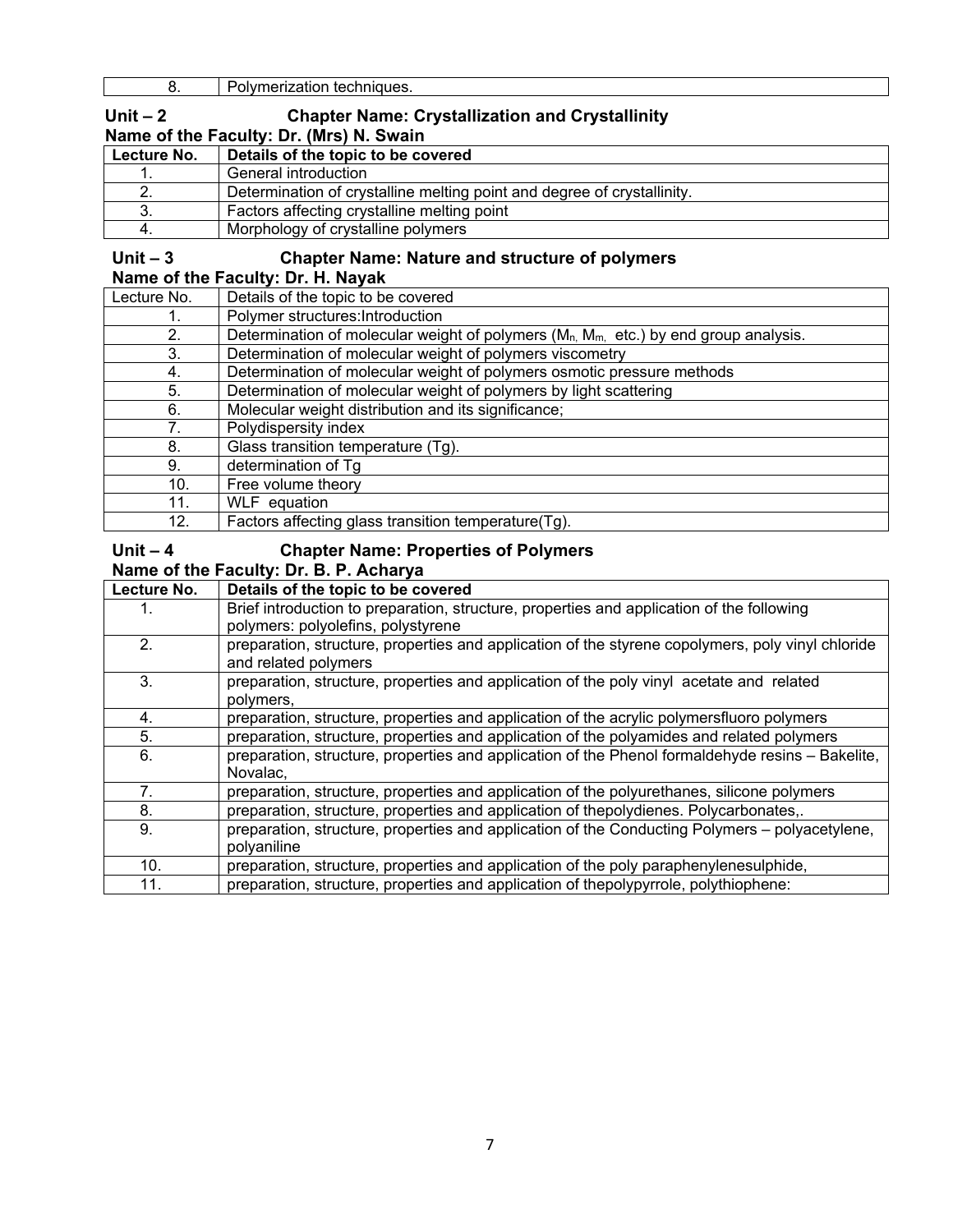# **Course Code: CHD3502 Course Title: Industrial Chemistry and Environment**

| <b>Lesson Plan</b> |  |
|--------------------|--|
|--------------------|--|

| <b>Unit</b> | Name of the                              | <b>Topic Title</b>                                                                      | No. of          | <b>Name of the Faculty</b> |
|-------------|------------------------------------------|-----------------------------------------------------------------------------------------|-----------------|----------------------------|
| No          | Chapter                                  |                                                                                         | <b>Lectures</b> |                            |
|             | <b>Industrial Gases</b><br>and Inorganic | Large scale production, uses, storage<br>and<br>hazards in handling of Industrial Gases | 6               | Mr. S. R. Panda            |
|             | Chemicals                                | Manufacture, application, analysis and hazards in<br>handling of Inorganic Chemicals    | 6               |                            |
| 2           | Industrial                               | <b>Industrial Metallurgy</b>                                                            | 3               | Dr. H. Nayak               |
|             | Metallurgy,                              | Energy & Environment                                                                    | 6               |                            |
|             | Environment                              | Biocatalysis                                                                            | 3               |                            |
|             | Energy &<br><b>Biocatalysis</b>          |                                                                                         |                 |                            |
| 3           | Environment and                          | Environment and ecosystem                                                               | 4               | Ms. S. Sahoo               |
|             | its segments $-1-$                       | Air pollution and its control                                                           | 6               |                            |
|             | <b>Air Pollution</b>                     | Effects of air pollution                                                                | 4               |                            |
| 4           | Environment and                          | Introduction                                                                            |                 | Dr. B. P. Acharya          |
|             | its segments $-$ II $-$                  | Water pollution and its measurement & control                                           | 4               |                            |
|             | <b>Water Pollution</b>                   | Industrial water pollution and its remedial                                             | 6               |                            |

# **Course Break Up**

#### **Unit – 1 Chapter Name: Industrial Gases and Inorganic Chemicals Name of the Faculty: Dr S. R. Panda**

| Lecture No.     | Details of the topic to be covered                                                                                                                |
|-----------------|---------------------------------------------------------------------------------------------------------------------------------------------------|
| 1.              | Large scale production, uses, storage and hazards in handling of oxygen, nitrogen                                                                 |
| 2.              | Large scale production, uses, storage and hazards in handling of argon, neon                                                                      |
| 3.              | Large scale production, uses, storage and hazards in handling of helium, hydrogen                                                                 |
| 4.              | Large scale production, uses, storage and hazards in handling of acetylene, carbon monoxide                                                       |
| 5.              | Large scale production, uses, storage and hazards in handling of chlorine, fluorine                                                               |
| 6.              | Large scale production, uses, storage and hazards in handling of sulphur dioxide and<br>phosgene                                                  |
| 7.              | Manufacture, application, analysis and hazards in handling of Inorganic Chemicals<br>hydrochloric acid, nitric acid,.                             |
| 8.              | Manufacture, application, analysis and hazards in handling of Inorganic Chemicals sulphuric<br>acid, caustic soda,                                |
| 9.              | Manufacture, application, analysis and hazards in handling of Inorganic Chemicals common<br>salt; borax,                                          |
| 10 <sub>1</sub> | Manufacture, application, analysis and hazards in handling of Inorganic Chemicals bleaching<br>powder, sodium thiosulphate,                       |
| 11.             | Manufacture, application, analysis and hazards in handling of Inorganic Chemicals hydrogen<br>peroxide, potash alum,                              |
| 12.             | Manufacture, application, analysis and hazards in handling of Inorganic Chemicals chrome<br>alum, potassium dichromate and potassium permanganate |